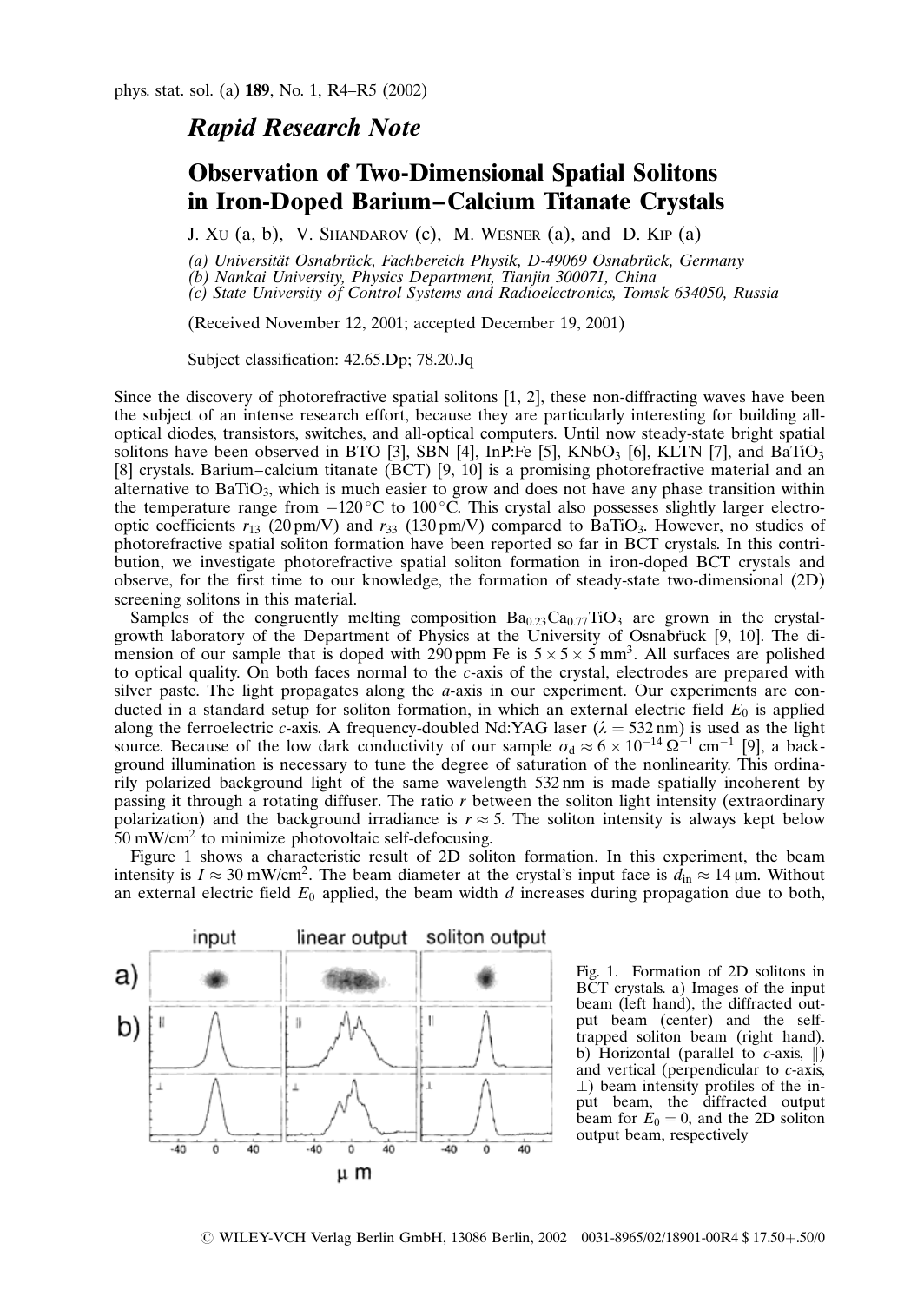

Fig. 2. Horizontal (parallel to  $c$ -axis,  $\parallel$ ) and vertical (perpendicular to  $c$ -axis,  $\perp$ ) beam diameter  $d$  (FWHM) at the crystal's exit face as a function of the electric field  $E_0$ 

linear diffraction and photovoltaic self-defocusing. At the exit face, the beam width perpendicular to the c-axis is increased to about  $29 \mu m$ , whereas for the parallel direction an increase to about 41  $\mu$ m is measured. By application of an appropriate field to the sample, a

2D screening soliton can be induced. In Fig. 1, an electric field of about 7 kV/cm is necessary for soliton formation. This soliton is stable and reshapes itself with a diameter (FWHM) of  $11.0 \mu m$ parallel to the  $c$ -axis and a diameter of 12.8  $\mu$ m perpendicular to it. The beam is slightly elliptical, but this effect is much less pronounced than it is observed for 2D solitons in BaTiO<sub>3</sub> [8]. Very similar results are obtained when light of a helium neon laser ( $\lambda = 632.8$  nm) is used for the soliton beam, while still using the green background light. In this case, for about the same value of the external field the red light beam forms a 2D soliton of slightly larger size.

In Fig. 2, we illustrate the soliton formation as a function of the applied field  $E_0$ , for the same experimental conditions as in Fig. 1. The dependence of the output beam diameter on the applied field shows a threshold-like behavior. Both beam profiles change distinctly for electric fields larger than about  $2 \text{ kV/cm}$ . Within the range from  $4 \text{ kV/cm}$  to  $6 \text{ kV/cm}$ , the beam width parallel to the c-axis increases slightly with increasing field, while the beam width perpendicular to it decreases. For even larger fields, both diameters decrease up to saturation. The different threshold-like behaviors for the vertical and horizontal beam profiles are quite different from those observed in other crystals.

In most investigations on bright photorefractive solitons, especially in those performed in SBN, photovoltaic effects can be neglected. However, in BCT the photovoltaic field influences the soliton formation in addition to the external drift field. This can affect the beam profiles in a quite complicated manner. For instance, oscillation and pulsation of the output beams in time and space are often observed and always deteriorate the formation of solitons. On the other hand, the competition between photovoltaic and drift effects also produces new and interesting phenomena which are worth further investigation.

Acknowledgement This work has been supported by the Volkswagen-Foundation (grant No. ZN 1154), by the federal state of Niedersachsen in Germany (grant No. GRK 695), by the Russian Foundation of Basic Research (grant No. 00-02-17380), and by the Deutsche Forschungsgemeinschaft (project 446 CV 112/18/01).

## References

- [1] M. SEGEV, B. CROSIGNANI, and A. YARIV, Phys. Rev. Lett. 68, 923 (1992).
- [2] For a recent review on photorefractive solitons, see G. I. STEGEMAN and M. SEGEV, Science 280, 889 (1998).
- [3] M. D. Iturbe-Castillo, P. A. Marquez-Aguilar, J. J. Sanchez-Mondragon, S. Stepanov, and V. Vysloukh, Appl. Phys. Lett. 64, 408 (1994).
- [4] G. Duree, J. L. Schultz, G. Salamo, M. Segev, A. Yariv, B. Crosignani, P. DiPorto, E. Sharp, and R. R. Neurgaonkar, Phys. Rev. Lett. 71, 535 (1993).
- [5] M. Chauvet, S. A. Hawkings, G. Salamo, M. Segev, D. F. Bliss, and G. Bryant, Opt. Lett. 21, 1333 (1996).
- S. LAN, M. F. SHIH, and M. SEGEV, Opt. Lett. 22, 1467 (1997).
- [7] E. DelRe, M. Tamburrini, M. Segev, M. Mitchell, E. Refaeli, and A. Agranat, Appl. Phys. Lett. 73, 16 (1998).
- [8] J. A. Andrade-Lucio, M. D. Iturbe-Castillo, P. A. Marquez-Aguilar, and R. Ramos-Garcia, Opt. Quantum Electron. 30, 829 (1998).
- H. VEENHUIS, T. BÖRGER, K. BUSE, C. KUPER, H. HESSE, and E. KRÄTZIG, J. Appl. Phys. 88, 1042 (2000).
- [10] C. KUPER, K. BUSE, U. VAN STEVENDAAL, M. WEBER, T. LEIDLO, H. HESSE, and E. KRÄTZIG, Ferroelectrics 208, 213 (1998).